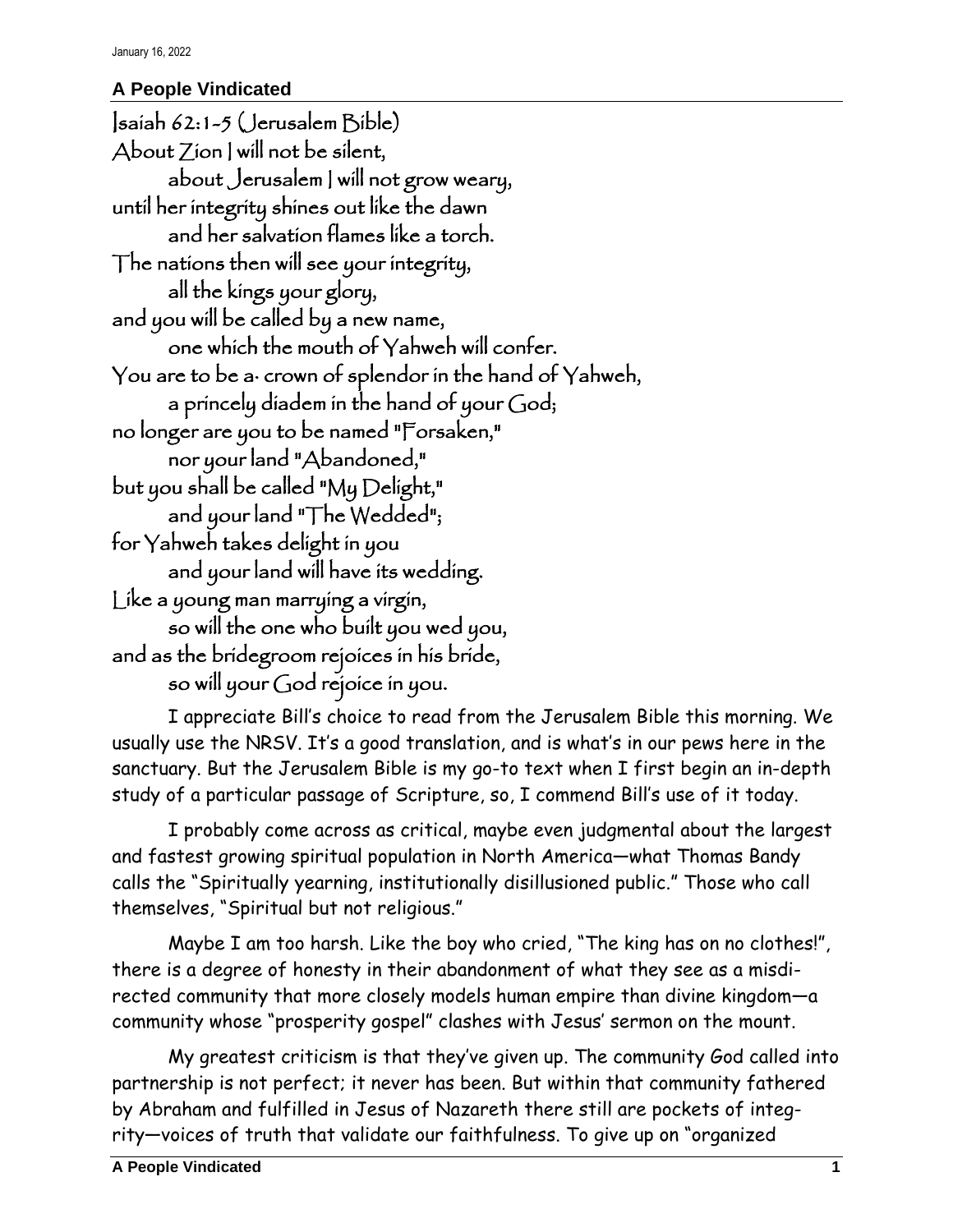religion" is to throw out the baby with the bath—to privatize "spirituality"—to abandon ship because of the storm, to float isolated, adrift unanchored in the waves—rather than to trust the captain who has navigated storm after storm for 4,000 years, and the ship still floats!

Through those 4,000 years, God never gave up on the community. Whether Israel or the Church, when God calls the community back there always are those who give up; but there also is a remnant who respond and return.

Today's text addresses such a situation. Some background:

God called Abraham to father a nation—and this is key to the whole thing—a nation through whom all nations of the earth would be blessed. It was a totally new thing: a God who seeks to bless. After a few generations Abraham's family had become a tribe, and after several more generations had become a nation of twelve tribes enduring harsh bondage in Egypt.

But God was doing another new thing. In that culture, gods were tribal and territorial. But this God—the God who called Abraham, Isaac, and Jacob—went down with the people and was with them in the mud pits of Egypt.

And then, God did still another new thing. God led the people out of Egyptian bondage to a promised land and established them as the greatest of nations—called to be a blessing to all nations of the earth.

But the people had other ideas. You see, all this was new. There was no precedent—no paradigm for being a nation of blessing. So, the people settled for the model of the cultures around them. They had burnt offerings, and temples and liturgies initiated to entice God's blessings for themselves.

God sent prophets to guide them—to call them to justice and compassion for the poor; but the people were satisfied with status quo. After all, look at us: we're healthy, wealthy, and wise, our nation is strong… If we help the poor, we'll just be enabling their laziness and irresponsibility. This new religious thing is working; so why should we change?

In general, the community called by God to be a blessing to all nations still lives by that model, squeezing the life and teachings of Jesus into that model, and living, not to be a blessing, but to *be* blessed—not to stand in solidarity with the dispossessed, but stand with the winners—the wealthy and the powerful. The irony is that the greatest blessing accrues to those who are the greatest blessing.

Many years ago I decided I wanted to restore an old car—something to do to bond with my sons. I found an old Chevy Corvair, sitting under a tree on a farm outside Tulsa. I liked it, and made an offer, but it wouldn't start. Sitting under that tree for years, not doing what a car is created to do, not being what a car is created to be, dirt dobbers had built nests in the carburetors.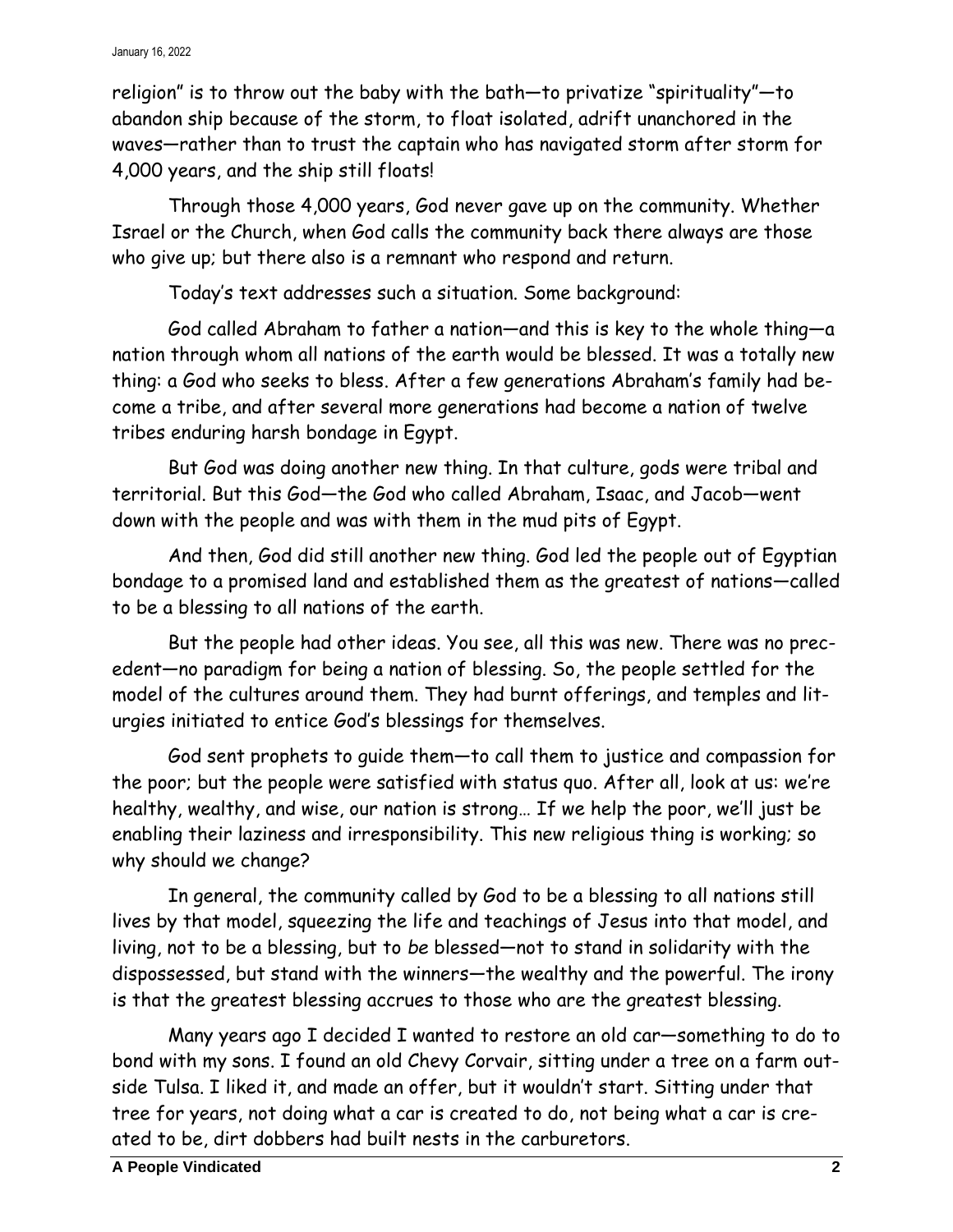For generations, the people God called would not be who they were called to be—would not do what they were called to do, and there came a time when they no longer could function as a viable nation. In 586 BC Babylonian forces under the command of Nebuchadnezzar sacked Jerusalem and destroyed Solomon's beautiful temple. The leaders, scholars, artisans, skilled craftsmen, and the young were hauled away in chains to Babylon.

Seventy years later, the Persian Empire, led by Cyrus the Great, overran Babylon, and freed the Israelites to return to their homeland. In today's text from Isaiah, some Israelites have returned from Babylon and are reweaving the fabric of community life in that desolate landscape that once had radiated the glory of David and Solomon. Jerusalem was a pile of charred rubble, but in today's text the poet shares a vision with childlike joy:

The nations then will see your integrity, (vindication) all the kings your glory, and you will be called by a new name, one which the mouth of Yahweh will confer. You are to be a crown of splendor in the hand of Yahweh, a princely diadem in the hand of your God; no longer are you to be named "Forsaken," nor your land "Abandoned," but you shall be called "My Delight," and your land "The Wedded"; for Yahweh takes delight in you and your land will have its wedding. Like a young man marrying a virgin, so will the one who built you wed you, and as the bridegroom rejoices in his bride, so will your God rejoice in you.

Two things are basic for the understanding of this passage—things consistent with the basic trajectory of all Judeo-Christian Scripture from Genesis 1 thru Revelation 22.

- I. Beginning with Abraham, it always is *into community* that God calls a people.
	- a. In community the private lives of people are embraced in *security and safety*.
	- b. To the extent that God interacts with individuals—Abraham, Moses, the Prophets—it is for the benefit of the community: an instruction, an exhortation, a word of encouragement, a warning, forgiveness…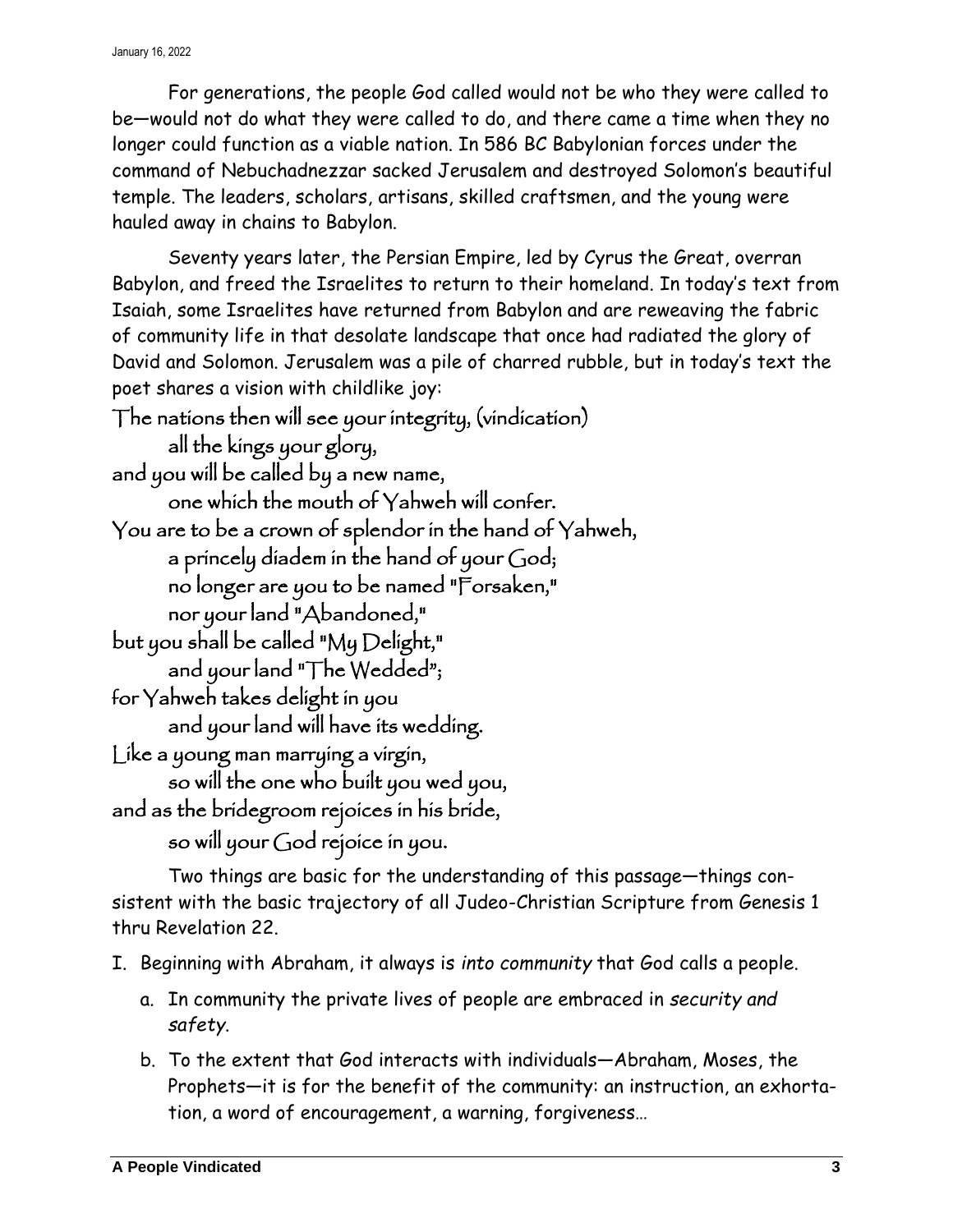c. …and individuals draw identity and discover life's *meaning* from community. Since before *homo sapiens* raised up from their knuckles and walked upright on two feet, all God's creatures were created as social beings: herds and flocks; pods of whales; prides of lions; and a community of baboons is called… wait for it… a "congress." (That's a very informal title. The formal title is a "troop" of baboons; but… I'll just leave that there.)

The point is that all God's creatures are social beings—seeking a community of affirmation that molds their behavior, drawing their character and roles from the feedback of others within that community—sometimes for good; sometimes not so good.

Sociologist George Herbert Mead said that even a person isolated on some island with no community at all would assume a community—would mold his behavior according to how he assumes a community would respond. Mead called that assumed community the "Generalized Other." We are social creatures. It's in our DNA.

In I Corinthians, Paul writes that at the Lord's Table, the failure to discern and honor the community of faith leads to needless hardship and suffering.

The abandonment of community and the veneration of individualism and the privatizing of life over the past three or four generations has produced a culture of isolation, depression, and anxiety.

- II. And note: It always is God who initiates any manifestation of a divine/human relationship.
	- a. It is God who *creates* community—calls it into existence. Thru Adam, Noah, Abraham, Moses, Joshua, David and the prophets, and finally at Pentecost, God calls a people into a covenantal of love and grace;
	- b. …and it is God who *redeems* community—leaves the door open and the light on when the community strays. Remember the parable of the prodigal son? A son lives a life of irresponsible self-indulgence; but the father doesn't just stand waiting, he runs to meet him when he returns;
	- c. …and it is God who *sustains* community—names it and gives it character and value.

The second thing basic to the understanding of today's Scripture is that when the people respond faithfully to the grace into which the call invites them, "The nations will see your vindication." (JB: "Integrity")

a. That was the core of God's call from the beginning: to Abraham the call was to go to a place where God would show him, and God would make of him a great nation, and all the nations of the world would be blessed through